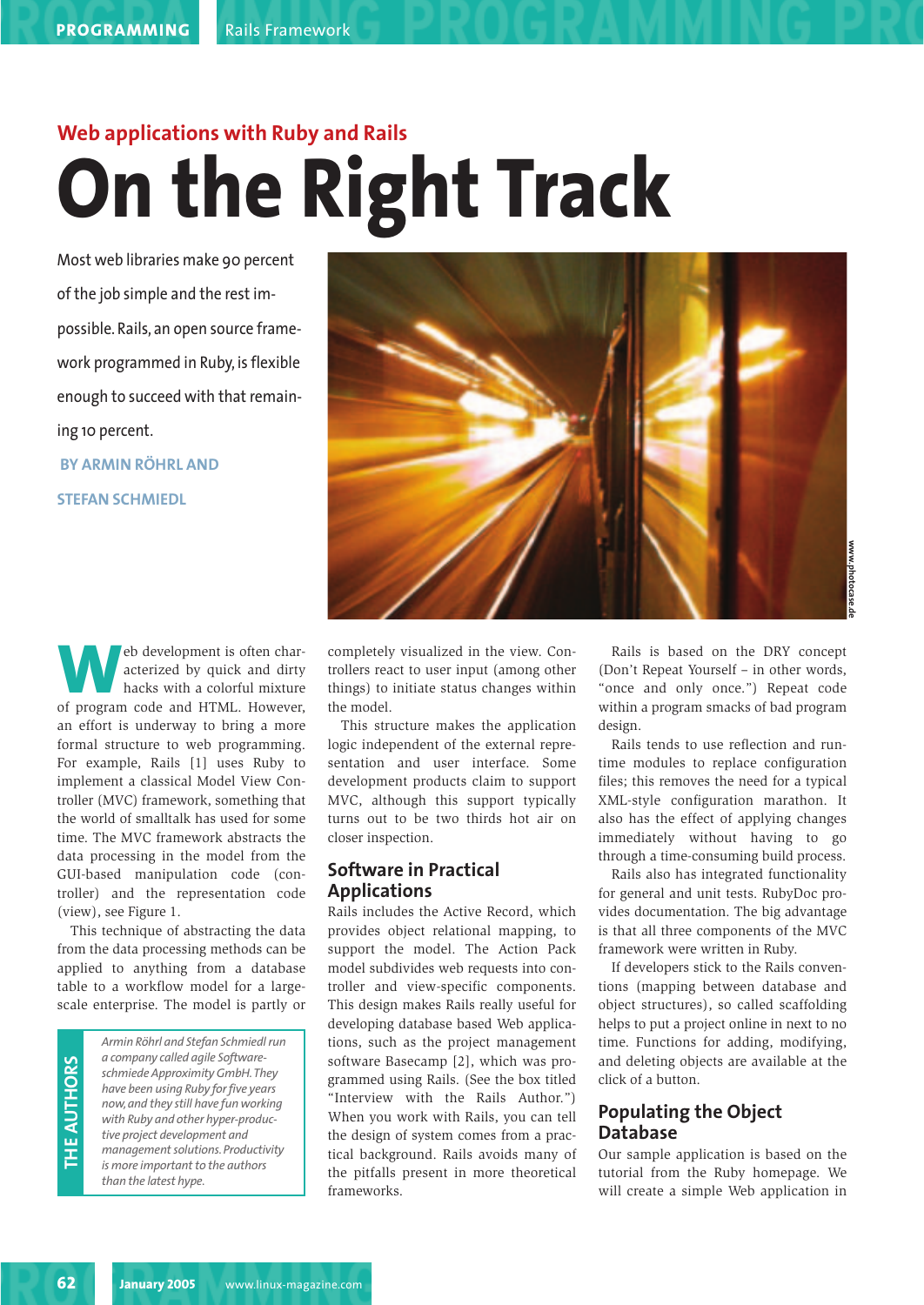

**Figure 1: Model View Controller (MVC) schema. Data flow is not identical for all applications and may differ from the data flow shown here.**

the folder */var/www/railsdemo*. Rails starts by creating a scaffold containing the required files:

```
rails /var/www/railsdemo
```
This command will overwrite an existing Rails application in the specified directory, so proceed with caution. We need a MySQL database for the sample table; see Listing 1.

The Yaml file *config/database.yml* defines access to the database; the file serializes data in a language-independent format:

```
production:
  adapter: mysql
  database: rails_production
  host: localhost
  username: root
 password:
```
The entry for the test database looks similar to this. In real life, you will not want to run this with root privileges that are without a password.

The *new\_controller* script creates a new controller; its name should start with a capital letter. The views follow the controller name:

```
./script/new_controller \boldsymbol{z}Friends list display new edit
```
Avoid using *process* as a view name, as Rails uses this name for internal purposes. The process for creating a new model is similar:

### $./$ script/new model  $Z$ Person

Rails typically discovers the underlying database table automatically. If required, the script will accept a table name after the model name:

 $./$ script/new model  $Z$ Person people

To test the configuration of the Rails application, developers should run *rake* (Ruby make) in the application directory. A number of issues can

occur depending on your system configuration:

- If *mysql.sock* is not at the usual location, you can either edit *mysql. rb* (in a directory such as */usr/lib/ ruby/gems/1.8/gems/active-record-0.9. 5/lib/active\_record/vendor*) or set the *MYSQL\_UNIX\_PORT* environmental variable.
- Permissions for the database may not be set correctly.
- The scripts expect */usr/local/bin/ruby* as the path to Ruby. If Ruby is located somewhere else, you can either create a symlink or change the path name in the script files.

To complete the Web application, we now need to provide some content for *app/views/friends/display.rhtml*:

```
01 <html>
02 <body>
03 <h1>Friends#display</h1>
04 <p>Displays a person entry</p>
05 <p>
06 <%= @person.name %><br />
07 <%= @person.street1 %><br />
08 <%= @person.street2 %><br />
09 <%= @person.city %><br />
10 <%= @person.state %><br />
11 <%= @person.zip %><br />
12 \langle p \rangle13 \langle/body\rangle14 </html>
```
This looks similar to Erb, the HTML embedded Ruby variant. The HTML page displays the data that the model provides. The control has to define and create the *@person* object referenced here. This occurs in the *app/ controllers/friends\_controller.rb* file, which contains the access methods. The *require* keyword adds the model:

### require 'person'

The Web application can now use the Active Record class to access the database. If we now insert the following code for the *display* method, it will get the first entry from the table and write it to the *@person* instance variable for the view class:

```
def display
 @person = Person.find(1)end
```
The model class definition in *app/models/person.rb* is also worth examining:

```
require 'active_record'
class Person \langle z \rangleActiveRecord::Base
end
```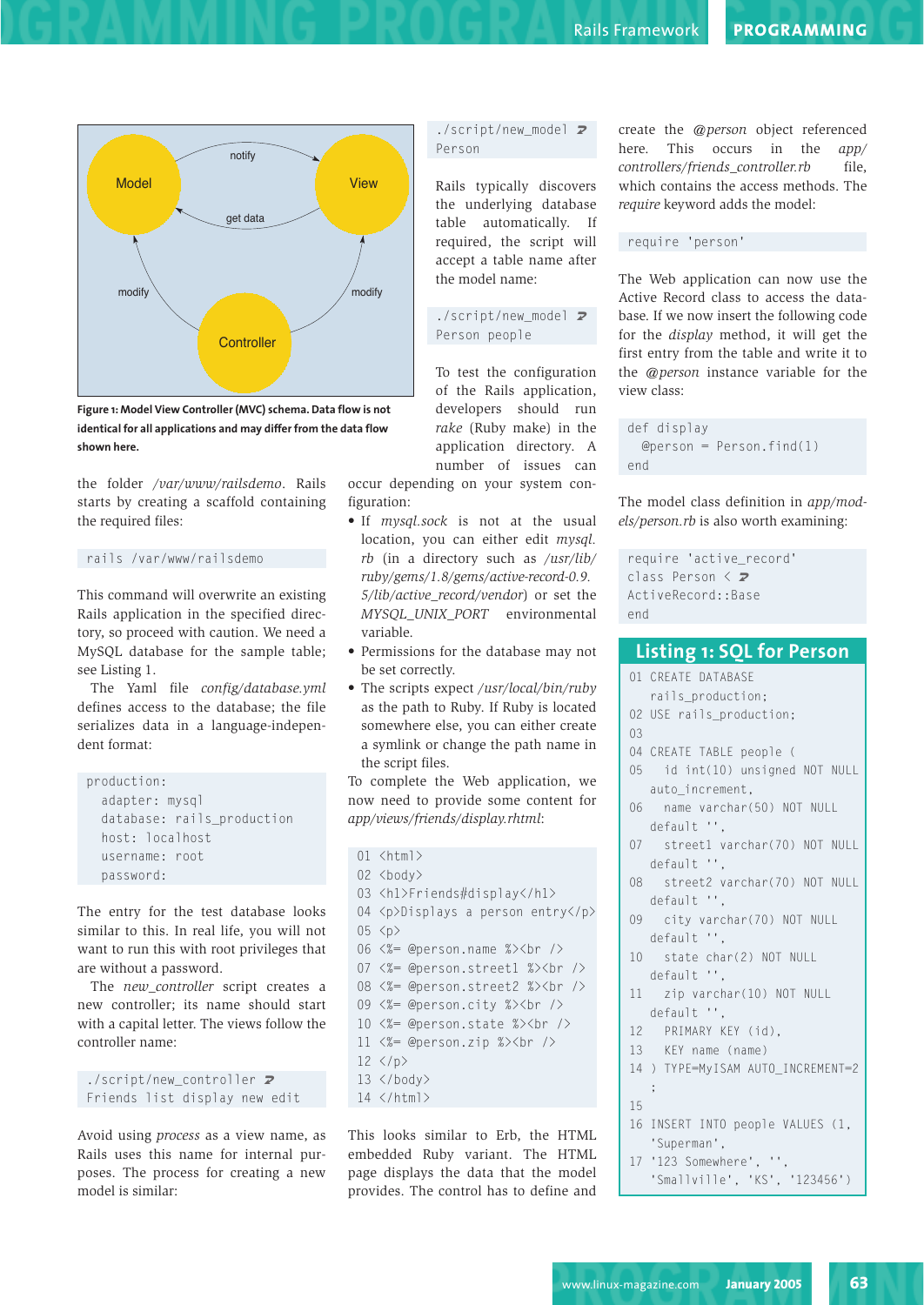**OCTOBER 2004** 

MAGAZINE

**DAID JPRING** 

MAGA

# **ETWORK OPTIONS** NETWORK drivers to run WLAN cards

AGAZINE FOR ADVANCED LINUX KNOW-HOW

MAGAZINE

THE MAGAZINE FOR ADVANCED LINUX KNOW-HOW MisWrapper – use Windows drivers<br>Migrate Windows NT domains to Samba<br>Migrate Mindows NT domains to Samba Migrate Windows N1 Gone

### Ebay Sniping

Learn how to control your Ebay activity Learn how to control your every

### **Reiser 4**

Exclusive: We take a first look Exclusive: We take a first food at what Reiser's next generation at what Reiser's next years

Also inside<br>VMware Workstation 4.5.3 review VMware Workstation 4.5.5 Text<br>The 7 best vector graphics program<br>The 7 best vector pisable unwant The 7 best vector graphics program<br>Admin workshop: Disable unwants Admin workshop: Disable unwain Kid<br>Quick address book access with Kid

WWW.LINUX-MAGAZINE.COM

**Terms and Conditions**

Your subscription will automatically renew each year at the subscription rate in effect at the time of renewal until you cancel your subscription.

You will receive a confirmation notice about 60 days before your subscription expires. Unless you inform us otherwise, we will charge the credit card used with the initial order at the beginning of each new subscription year.

You may cancel your subscription with immediate effect at any time and receive a full refund on all unmailed copies.

If you have any questions please e-mail us at subs@linux-magazine.com.

Testing, Troubleshooting, Security and moves

Knoppik 3.4

WWW.LINUX-MAGAZINE.COM

Kanotik - Cuobb<sub>ix</sub>  $LoneCD$ 

**CNUStep**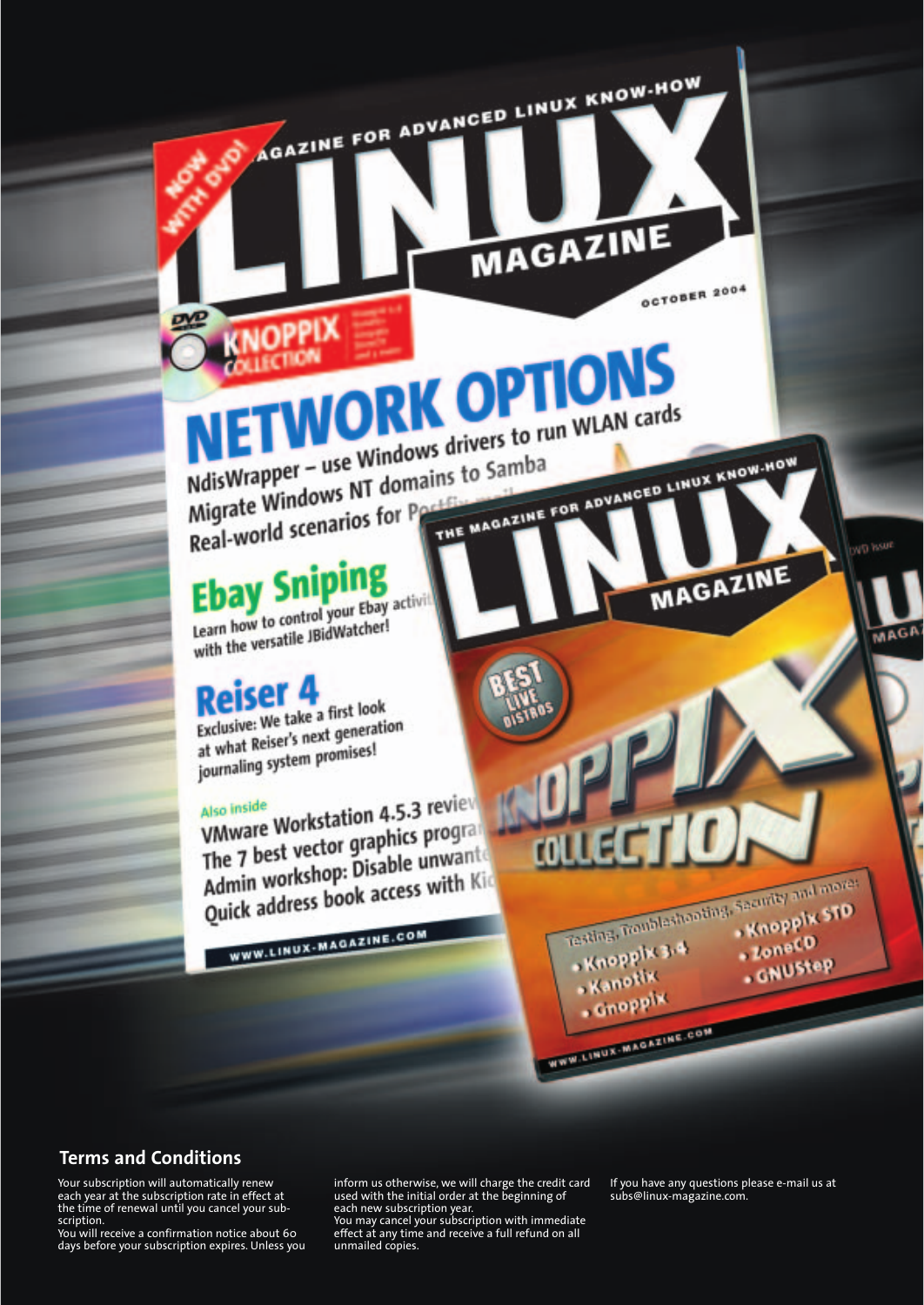# *great reasons 5 to subscribe 1*

### **SIGNIFICANT SAVINGS**

**Save over 30% compared to the cover price – get 12 great issues with DVD for the price of 8!**



### **MONTHLY BONUS DVD**

**The monthly bonus DVD contains complete collections of Open Source packages, full distributions, commercial products, and other special features.**



### **GUARANTEED DELIVERY**

**Never miss an issue again! A Linux Magazine subscription ensures that you'll receive top-quality Linux Know-How delivered to your door every month.**



*5*

### **NO-HASSLE RENEWAL**

**Unlike other publications, Linux Magazine will not fill your mailbox with renewal reminders and notices. With Linux Magazine, your subscription will automatically renew each year. You will receive one confirmation roughly 60 days before the end of your subscription – no action required on your part.**

### **MONEY BACK GUARANTEE**

**If for any reason you ever decide to stop reading Linux Magazine, you can cancel your subscription at any time. We will fully refund the purchase price for all issues that have not yet been mailed to you. No questions asked, no cancellation dates to remember, no problems.**

### **For faster service order online: www.linux-magazine.com/Subs** You can also fax this form to **+49 89 9934 1199** or mail it to **Linux Magazine, Stefan-George-Ring 24, 81929 Munich, Germany**

**Yes, I want to subscribe to Linux Magazine and receive advanced Linux Know-How every month!**

| <b>Address</b><br>CAPITALS please, required fields are in bold | Please choose your subscription type<br>and delivery area:                                                                                                                                                                     | <b>Subscription start issue</b><br>$Is sue$ #                                                                                                                                                                                                                                              |
|----------------------------------------------------------------|--------------------------------------------------------------------------------------------------------------------------------------------------------------------------------------------------------------------------------|--------------------------------------------------------------------------------------------------------------------------------------------------------------------------------------------------------------------------------------------------------------------------------------------|
| <b>First Name</b><br><b>Last Name</b><br>Company               | <b>DVD Subscription</b><br>12 issues including monthly DVD<br><b>United Kingdom</b><br>£49.90<br><b>Other Europe</b><br>€ 79.90<br>Outside Europe - SAL <sup>*</sup><br>US\$ 94.90<br>Outside Europe - Airmail"<br>US\$ 109.90 | *The issue number that your subscription will start with. If you do<br>not specify any start issue, you will receive the next available issue.<br><b>Payment Method</b><br><b>Cheaue enclosed</b><br>£ cheque from UK bank<br>only, payable to Linux<br>New Media AG<br><b>Expiry Date</b> |
| Address <sub>1</sub><br>Address 2                              | <b>Standard Subscription</b><br>12 issues, no DVD<br><b>United Kingdom</b><br>£39.90<br><b>Other Europe</b><br>€ 64.90                                                                                                         | <b>Card Number</b><br><b>Name of Card Holder</b>                                                                                                                                                                                                                                           |
| City<br><b>Postal Code</b><br>State / Province / Region        | Outside Europe - SAL <sup>*</sup><br>US\$ 74.90<br>Outside Europe - Airmail"<br>US\$ 84.90<br>*SAL: roughly 4 weeks delivery                                                                                                   | E-mail (used only to communicate with you about your subscription)                                                                                                                                                                                                                         |
| <b>Country</b>                                                 | ** Airmail: roughly 1 week delivery                                                                                                                                                                                            | Signature<br><b>Date</b>                                                                                                                                                                                                                                                                   |

## **www.linux-magazine.com/Subs**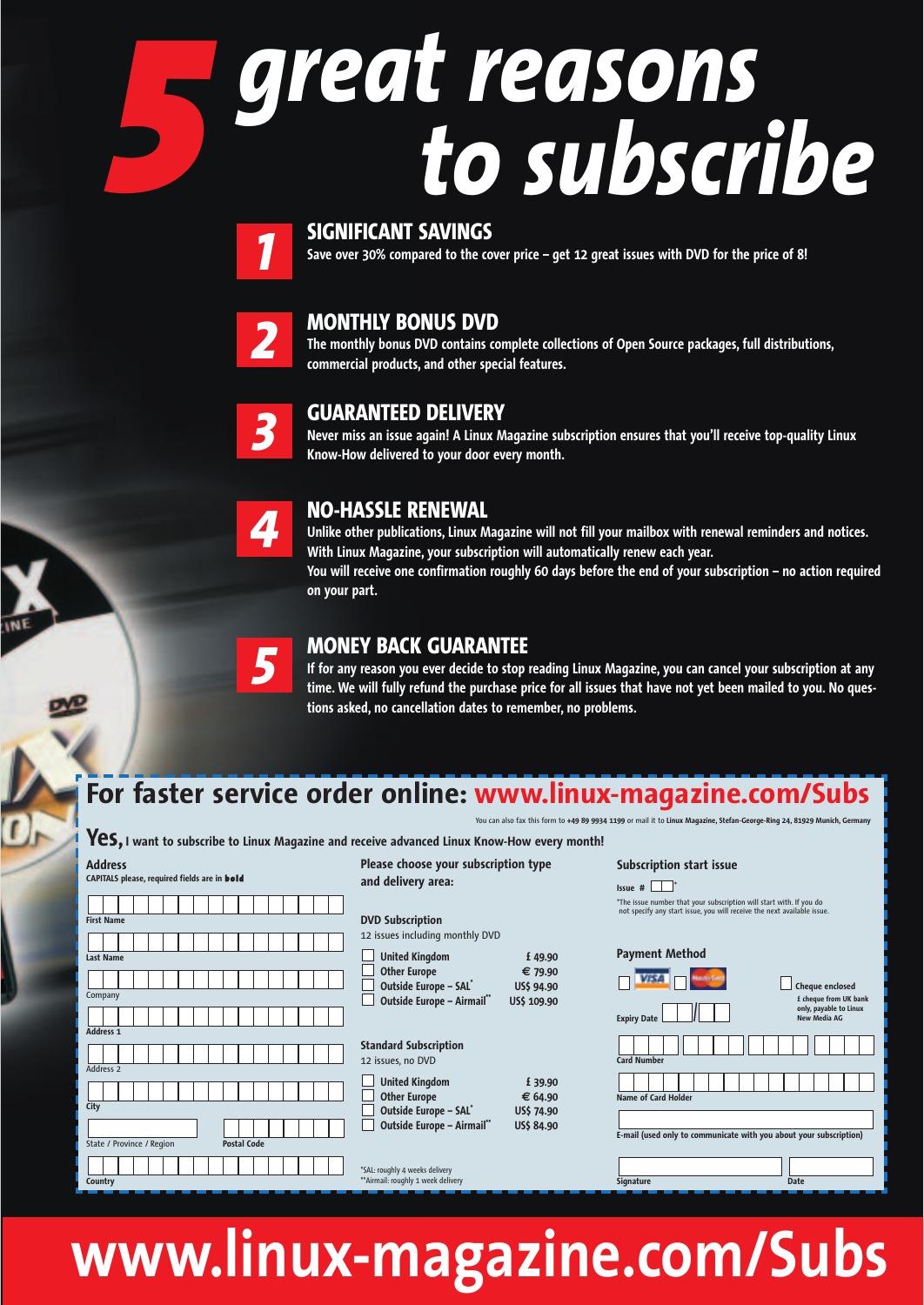|                                               | Table 1: Java and Ruby   |                       |
|-----------------------------------------------|--------------------------|-----------------------|
| Application                                   | Java                     | Ruby                  |
| Application GUI                               | Swing                    | TK, QT, Fox           |
| Web GUI                                       | JSP, XSLT, XMLC          | Iowa, Rails           |
| Persistent Domain Objects                     | Entity EJBs, JDO, manual | Kansas                |
| and Transaction Management                    | generated DAOs &         |                       |
| RPC Mechanism (Remote Pro-                    | Session EJBs, Servlets   | <b>DRb</b>            |
| cedure Call) for communication                |                          |                       |
| between front-end and back-end                |                          |                       |
| Infrastructure for asynchronous communication | Message-Driven EJBs      | DRb/Rinda/Tupleserver |

The base class *ActiveRecord::Base* does most of the work, as it defines simple methods of access to the database. The table name is the plural of the class name. Interestingly, the plural form is grammatically correct for irregular nouns, for example, *men* for *man* or *people* for person. Refer to the class documentation for more detail on naming rules and conventions [8].

The results of all this work are now visible under *http://localhost/rails/ friends/display*. This URL points at the controller (*friends*) and at the action (*display*).

### **Associated Tables**

Rails also has a solution for associating tables. We will use two tables with phone number (see Listing 2).

### **Box 1: Installation**

For users of Mac OS X (version 10.3 or newer), two videos [5] demonstrate the installation process. Of course, they are interesting for Linux users too. Rubygems [6] (version 0.7 or newer), a packet management tool for Ruby, provides a simple approach to installing:

#### gem install rails

Whenever a new version of Action Pack or Active Record is released, you can update simply by typing *gem update*. Make sure the database connection to the back-end is available; you can use either MySQL or PostgreSQL. Debian users will need to fulfill a few requirements for the install, as the required components are spread across a large number of packets (see also [7]):

irb1.8, libbigdecimal-ruby1.8, libdbm-ruby1.8, libdl-ruby1.8, libdrb-ruby1.8, liberb-ruby1.8, libgdbm-ruby1.8, libiconv-ruby1.8, libopensslruby1.8, libpty-ruby1.8,

libracc-runtime-ruby1.8, libreadline-ruby1.8, librexml-ruby1.8, libruby1.8, libruby1.8-dbg, libsdbm-ruby1.8, libsoap-ruby1.8, libstrscanruby1.8, libsyslog-ruby1.8,

libtest-unit-ruby1.8, libwebrick-ruby1.8, libxmlrpc-ruby1.8, libyaml-ruby1.8, libzlibruby1.8, rdoc1., ri1.8 ruby1.8, ruby1.8-dev, ruby1.8-elisp, and finally, ruby1.8-examples.

#### **Setting Up Apache**

If you have not done so already, you need to enable the Apache rewrite module:

# a2enmod Which module would you like to enable?

Your choices are: ... rewrite ... Module name? rewrite Module rewrite installed; run /etc/init.d/apache2 force-reload to enable.

To run a Rails application in */var/www/ myapp*, you need to add an entry for the virtual host to your Apache configuration file. The entry would look something like this:

- 01 <VirtualHost \*:80>
- 02 ServerName rails
- 03 Document Root
- /var/www/railsdemo/public 04 ErrorLog

/var/www/railsdemo/log/apache. log

05

<Directory/var/www/railsdemo/p ublic/>

- 06 Options ExecCGI FollowSymLinks
- 07 AllowOverride all
- 08 Order allow,deny
- 09 Allow from all
- 10 </Directory>
- 11 </VirtualHost>

Check the *htaccess*file for the Web application for more settings; in our example this is */var/www/railsdemo/public/ .htaccess*. Now, working as root, reload your Apache configuration as follows to apply the updates:

/etc/init.d/apache2 force-reload

Rails uses a suffix (*\_id*) to identify external keys, for example *person\_id*. As previously mentioned, the table name is the plural form of the model name:

./script/new\_model Phone

The file generated previously, *person.rb* needs two modifications:

```
require 'active_record'
require 'phone'
class Person \langle z \rangleActiveRecord::Base
    has_many :phones
end
```
The call *has\_many :phones* specifies a 1:n relationship. In other words, a person can have more than one phone number. We need to add the following lines to *display.html* to change the display format:

```
\langle\% for phone in \mathbf{Z}@person.phones %>
<%= phone.phone %><br/>>
\langle\% end \%
```
If a model already exists, it is quite easy to use scaffolding techniques in Rails to define display and manipulation methods for the data. Web developers can then fine-tune the basic methods as required.

### **Automatic Scaffolding**

The following example assumes an empty Rails application directory. We will be creating a controller and a model first (*./script/new \_controller Friend* and *./script\_new \_model Person*, see above.) Make sure you do not have an action called *list*. Rails will use the existing database. We simply need to modify the friends controller:

### scaffold :person

This addition creates new methods with default behavior, as specified in the documentation at [9]: *list*, *show*, *destroy*, *new*, *create*, *edit*, and *update*.

This supports scaffolding with the *Person*, but we still need the phone numbers. To avoid name collisions when defining the telephone actions, Rails